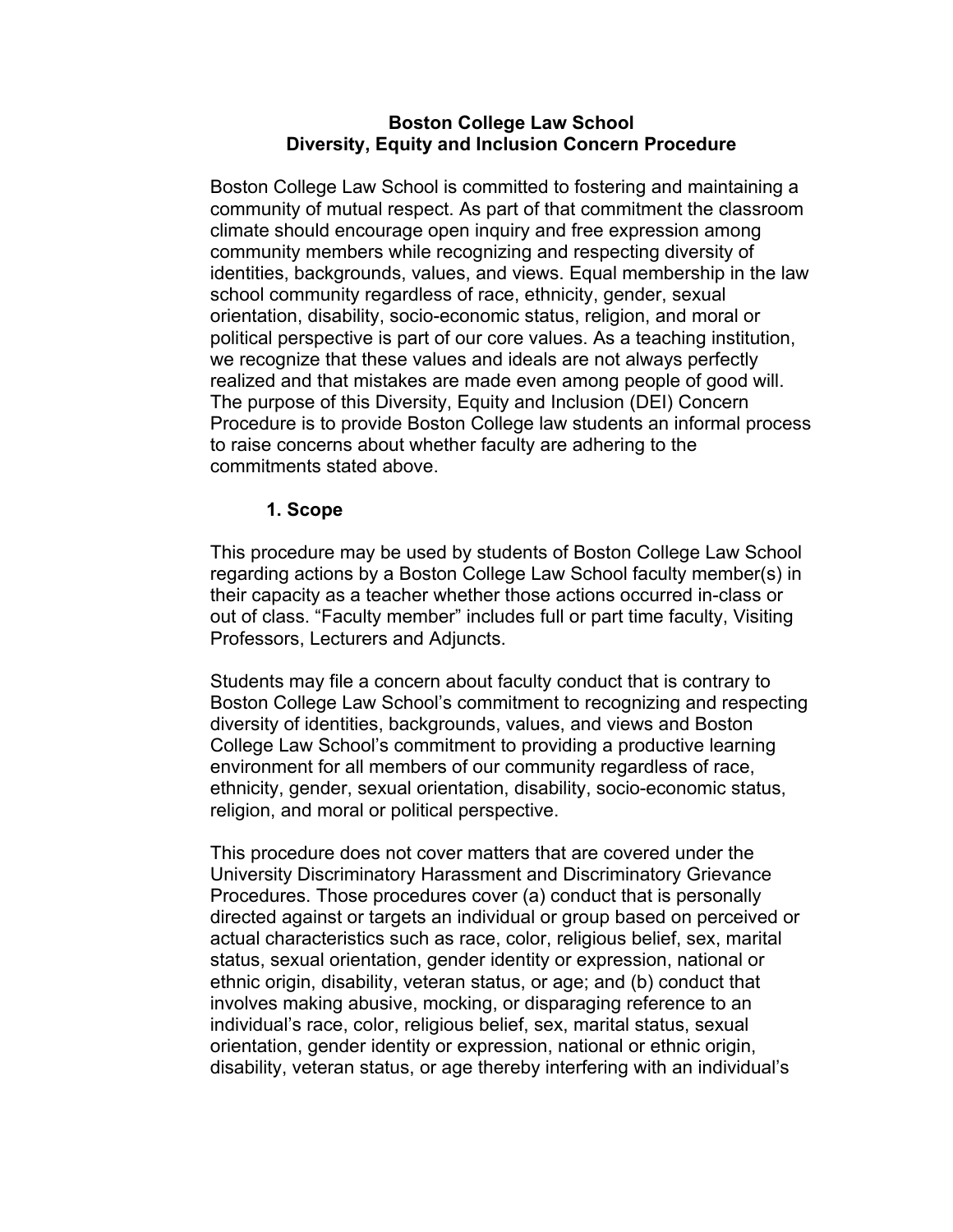performance by creating an intimidating, hostile, humiliating, or offensive environment.

Grievances that fall into the above categories should be directed to the University procedures found at https://www.bc.edu/content/dam/bc1/sites/policies/Discriminatory-Harassment-Policy.pdf; and https://www.bc.edu/content/dam/bc1/sites/policies/Discrimination-Grievance-Policy.pdf.

This procedure also does not cover sexual harassment grievances. Those grievances should be directed to Boston College's Title IX procedures. See https://www.bc.edu/content/bc-web/offices/humanresources/sites/oid/Policies-and-Compliance/Title-IX-Boston-College.html; https://www.bc.edu/content/dam/bc1/sites/policies/Title-IX-Harassment-Policy.pdf.

# **2. Filing of A Concern**

Student(s) are strongly encouraged to first attempt to address their concerns directly with the relevant faculty member(s). If, however, the student(s) feels the matter has not been resolved satisfactorily or feels they cannot address the matter directly with the faculty member(s), the student(s) may file a concern under this procedure. A concern should be initiated by using this online form:

https://docs.google.com/forms/d/e/1FAIpQLSdVSvLehE\_rpTAuaJcwJX7 FBFAWkbLyi6xYdQtO16\_eql2c7g/viewform. Although the form allows the student(s) to keep the concern anonymous from the faculty member(s) named in the concern, students should be aware that submitting a concern anonymously will make it difficult to fully develop the facts and thwarts opportunity for the kind of dialogue and exchange that is beneficial. The concern once filed will be sent to the Law School Director of DEI ("DEI Director"). The DEI Director shall acknowledge to the student(s) receipt of the concern within five business days, and forward the concern to the Chair of the Faculty Working Group on Diversity, Equity and Inclusion ("DEI Chair").

### **3. Process**

The DEI Director and DEI Chair shall discuss the concern with the relevant parties to decide whether further fact finding is necessary. This further fact finding may include reviewing relevant classroom materials, interviewing other students or faculty, and exploration of the context of the grievance. Panopto recordings can only be reviewed with the permission of the faculty member. If the concern is directed at the DEI Chair, that individual shall be recused and shall not have any decision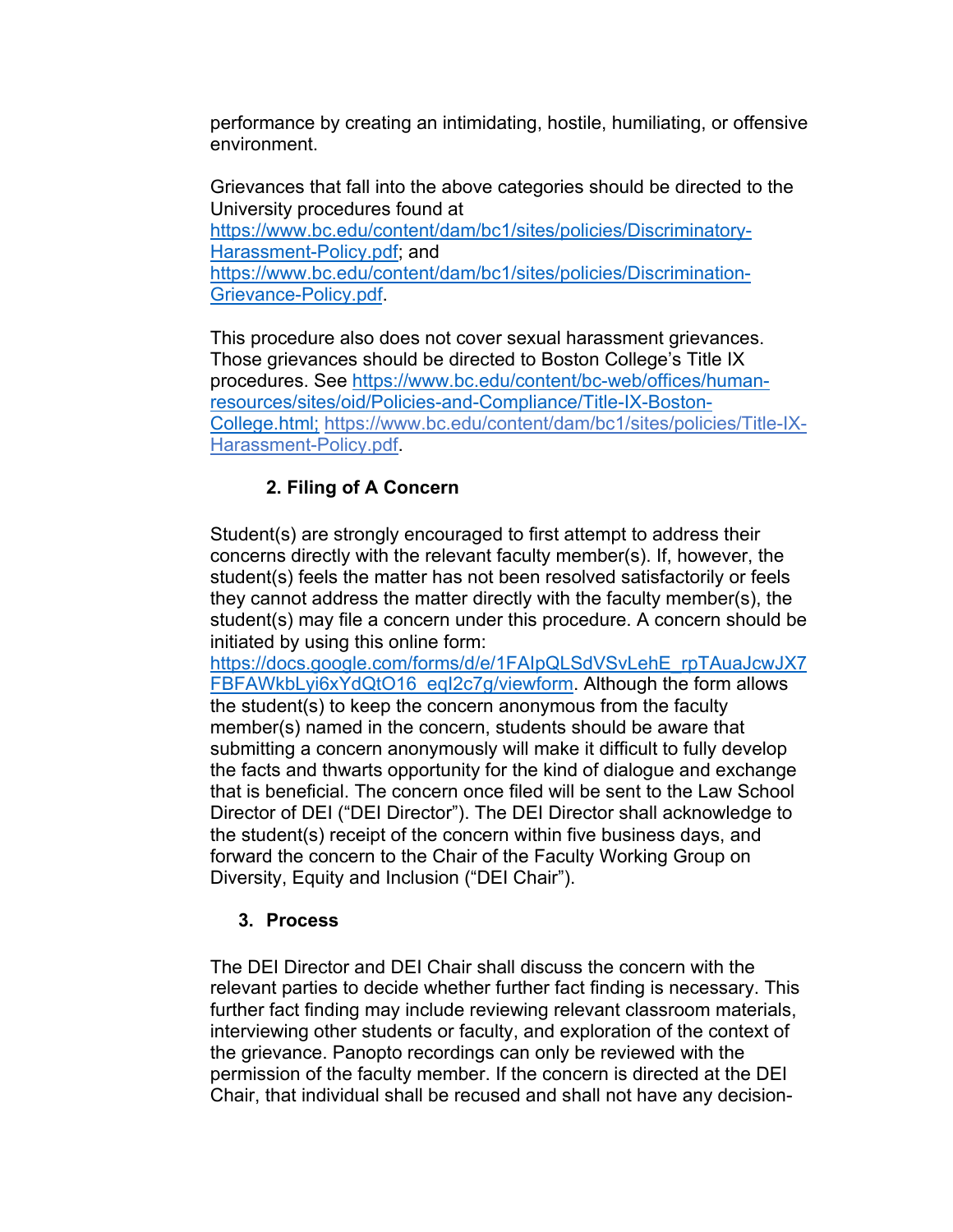making or consultative role in this process. If the DEI Chair is recused the most senior faculty member of the DEI Working Group shall substitute for the DEI Chair.

After a review of the concern and any further fact finding, DEI Director and DEI Chair shall jointly decide on next steps. These next steps may include:

- 1. Arranging a joint meeting between the student(s) and the faculty member(s) to address the student's concern and arrive at a mutually satisfactory resolution; or separate meetings with the student(s) and the faculty member(s) to address the student's concern and arrive at a mutually satisfactory resolution.
- 2. A determination that the matter is outside the scope of this procedure because it falls into one of the categories excluded in the Scope section above. If such a determination is made the student shall be informed about the University procedures that cover these matters.
- 3. A determination that no further action is warranted.

In determining the next steps, the DEI Director and DEI Chair shall apply the standards set forth in the Scope section above. In applying these standards nothing in this policy should be construed to infringe on the academic freedom of members of the Law School community and their right to discuss controversial subjects or to express ideas with which some or most members of the Law School community strongly disagree. A concern filed under this procedure shall be kept confidential and will not affect salary determinations or promotion and tenure decisions. It will generate no identifying records beyond the initial concern.

After determining the next steps, the DEI Director and DEI Chair shall explain the decision as to next steps to the student(s) and faculty member(s). If there is a need for further fact finding, the student(s) and faculty member(s) shall be given an estimated date for completion of the fact finding. The student(s) shall also be informed about other Boston College avenues for pursuing their concern about DEI matters.

## **4. Report to Faculty**

At the end of the academic year the Law School Director of DEI shall prepare a report to the faculty describing the types of student DEI concerns that have been submitted during the academic year. This report shall preserve anonymity of both the student(s) and the faculty member(s). The purpose of this report is to determine whether there is a